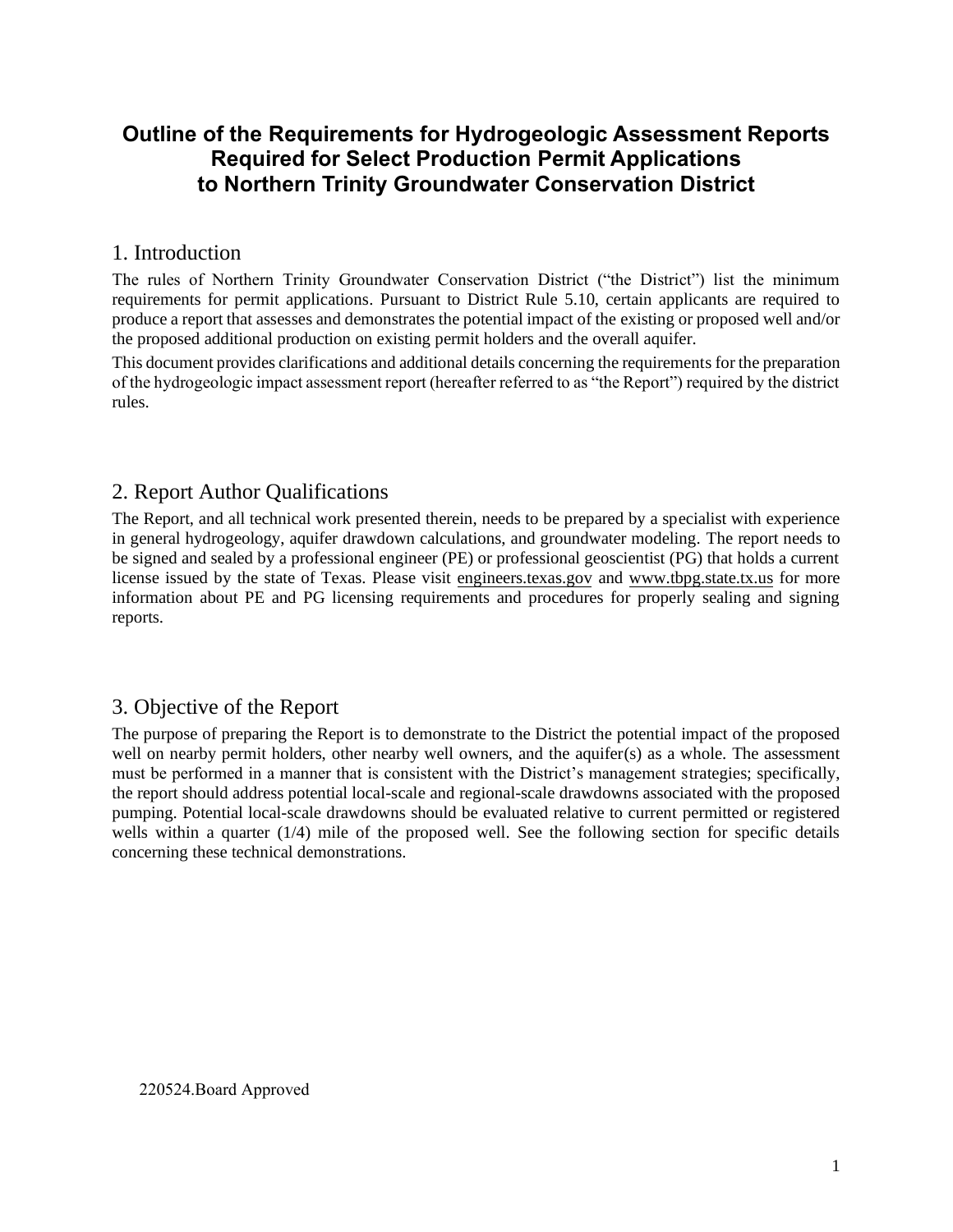# 4. Required Information and Technical Demonstrations

## **A) Basic Information**

The Report should present the following information:

- 1) A map or maps showing:
	- a. The location of the well
	- b. The location of the applicant's property boundaries
	- c. The locations of any off-site wells completed in the target aquifer(s) within one quarter  $(1/4)$ mile. Wells permitted by the District should be identified and distinguished from exempt wells.
	- d. The Area of Influence (AOI) of the well(s) associated with the permit. The AOI is described in greater detail in Section 4.B.
- 2) Information on the proposed well, including:
	- a. Lat-Long coordinates (decimal degree) and surface elevation (in feet above sea level) at the well location,
	- b. proposed total depth and screened interval (in feet below ground surface),
	- c. proposed target aquifer(s),
	- d. maximum requested annual production rate in millions of gallons and in acre-feet,
	- e. maximum requested short-term pumping rate in gallons per minute.

The Report should also present an evaluation of drawdowns associated with pumping from the proposed well. All permit applications and permit renewals require an evaluation of local-scale drawdowns caused by the well, with an emphasis on demonstrating the impacts of the well on existing wells in the same aquifer(s). All drawdown calculations and model runs should include constant pumping at the maximum rate or rates for the required time periods to provide a worst-case scenario for impact. If the applicant expects that the well(s) will not be operated continuously, the applicant may include additional language and, if possible, reasonable estimates concerning the actual expected pumping durations, annual production rates, and resulting reduction in estimated drawdowns.

Additional details are provided below in Section 4.B.

## **B) Local Drawdown Estimates**

Local-scale drawdowns should be estimated using an analytical solution, such as the Theis equation, that calculates transient drawdowns in an aquifer that result from pumping in a well. Assumptions concerning aquifer parameters (e.g., thickness, transmissivity and storativity) for the calculations should be clearly presented in the report. Drawdowns should be calculated at the production well(s) and at the locations of any other wells in the target aquifer(s) within one quarter (1/4) mile. If the permit application is for two or more production wells, the drawdown calculations should be done assuming all wells pumping simultaneously. The calculations should only assume pumping from the well(s) associated with the permit. Examples of tabulated drawdown data are presented in **Tables 1 through 3**.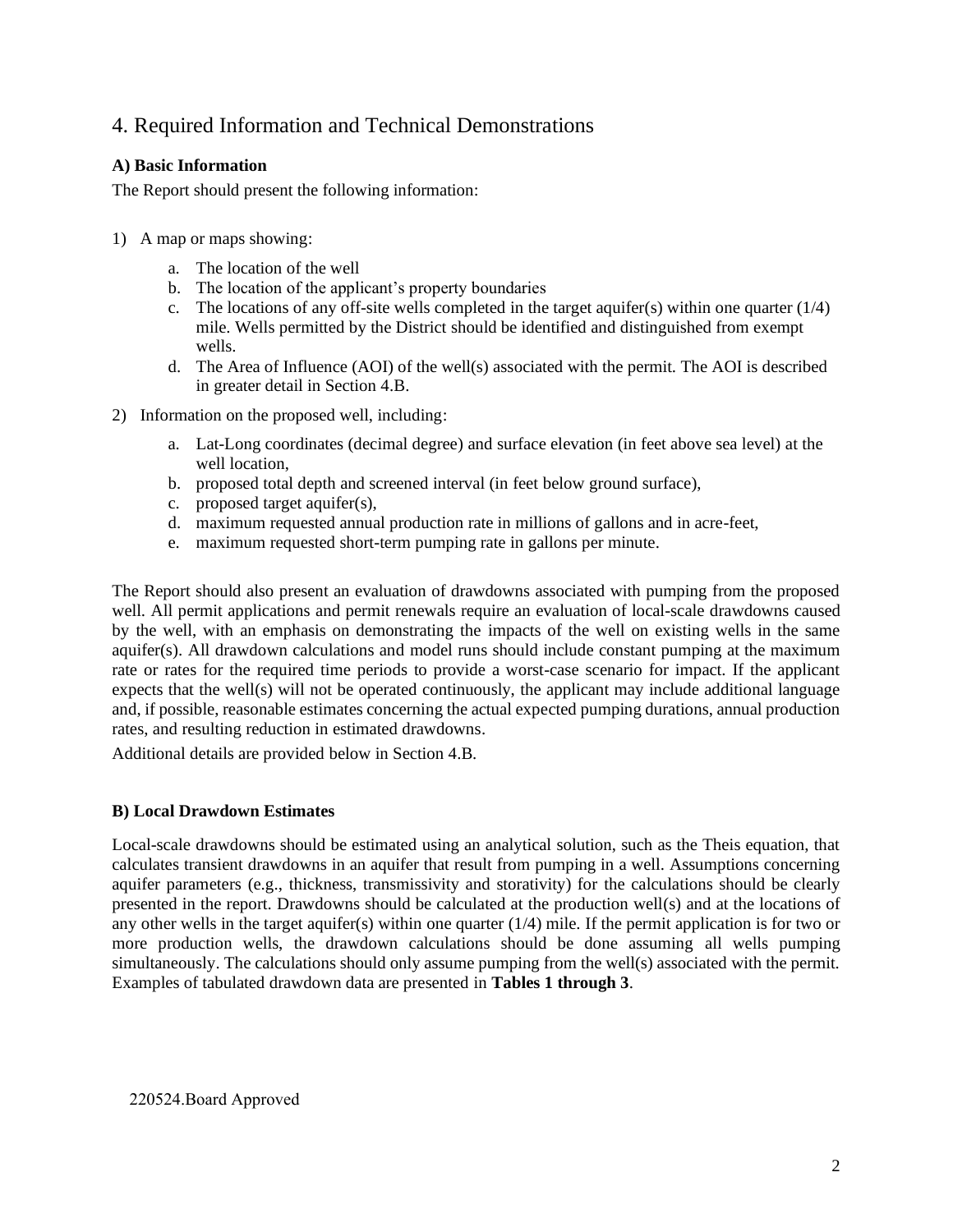### *Drawdown Estimates for New Operating Permits*

For each pumping well associated with the application, the following should be presented:

- 1) A set of drawdown calculations assuming continuous pumping at the maximum annual production rate for 1 year, 5 years, and 10 years. These drawdowns should be presented as the change in hydraulic head relative to the start of pumping. Results should be presented in a table similar to **Table 1** below.
- 2) The expected Area of Influence (AOI) of the well presented in map-view. The AOI is defined as the radial distance from the production well at which drawdowns after 10 years of pumping are negligible (i.e., less than 1.0 ft).

| Well Name          | Drawdown in<br>1 year $(ft)$ | Drawdown in<br>$5$ years (ft) | Drawdown in<br>10 years $(ft)$ |
|--------------------|------------------------------|-------------------------------|--------------------------------|
| Production<br>Well | 40                           | 51.5                          | 59.4                           |
| Nearby Well<br>#1  | 24                           | 28.7                          | 32.3                           |
| Nearby Well<br>#2  |                              | 12.3                          | 15.5                           |

**Table 1**. Example results table for an Operating Permit drawdown analysis.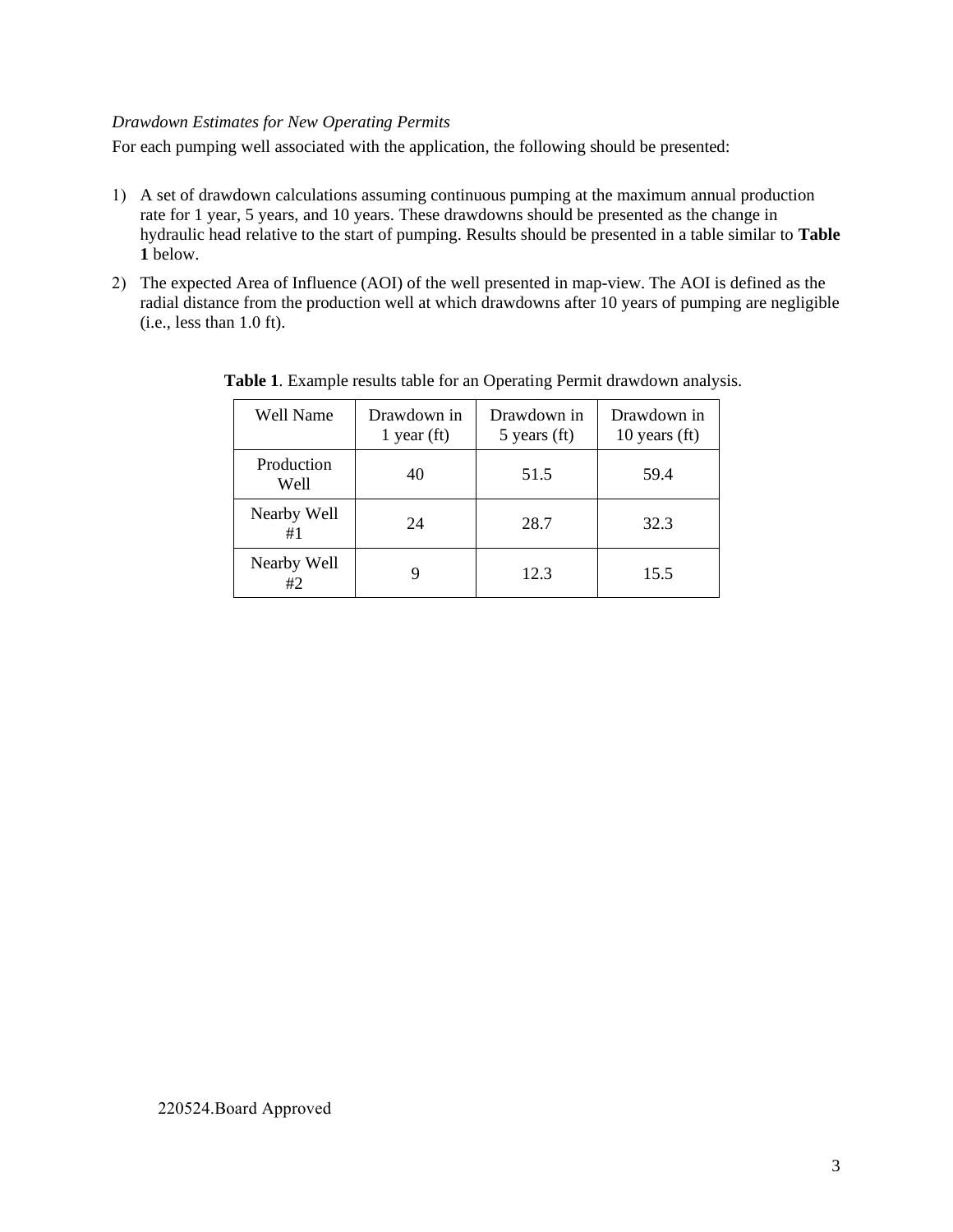### *Drawdown Estimates for Grandfathered Use Permits*

For each pumping well associated with the Grandfathered Use Permit, the following should be presented:

- 1) A set of drawdown calculations which estimate the total drawdown the well has incurred during its time of production and the additional drawdown it is estimates to cause as it continues to produce. Details on these calculations are provided below:
	- a. The first timestep of the simulation should represent when the well *initially* started production. Drawdowns should be calculated at the timesteps which represent 1, 5, and 10 years from the *date of analysis*.
	- b. The simulation should assume the current production rate at the well for its entirety unless the historical pumping is known to be different. If this is the case, the historical pumping rate should be used during the appropriate timesteps in the simulation.
	- c. The "Historical Drawdown" is the difference in hydraulic head between the start of the simulation and the timestep which represents the *date of analysis*. All results should be presented in a table similar to **Table 2**.
- 2) The expected AOI of the well presented in map-view. The AOI is defined as the radial distance from the production well at which drawdowns representing continuous maximum production 10 years from the date of analysis are negligible (i.e., less than 1.0 ft).

| Well Name          | Historical<br>Drawdown (ft)<br>$(2002 -$<br>present) | Drawdown in<br>1 year $(ft)$ | Drawdown in<br>$5$ years (ft) | Drawdown in<br>10 years $(ft)$ |
|--------------------|------------------------------------------------------|------------------------------|-------------------------------|--------------------------------|
| Production<br>Well | 30                                                   | 31.4                         | 34.5                          | 38.9                           |
| Nearby Well<br>#1  | 21                                                   | 22                           | 24.2                          | 27.2                           |
| Nearby Well<br>#2  | 15                                                   | 15.7                         | 17.3                          | 19.4                           |

**Table 2**. Example results table for a Grandfathered Use Permit drawdown analysis. Well began production in 2002.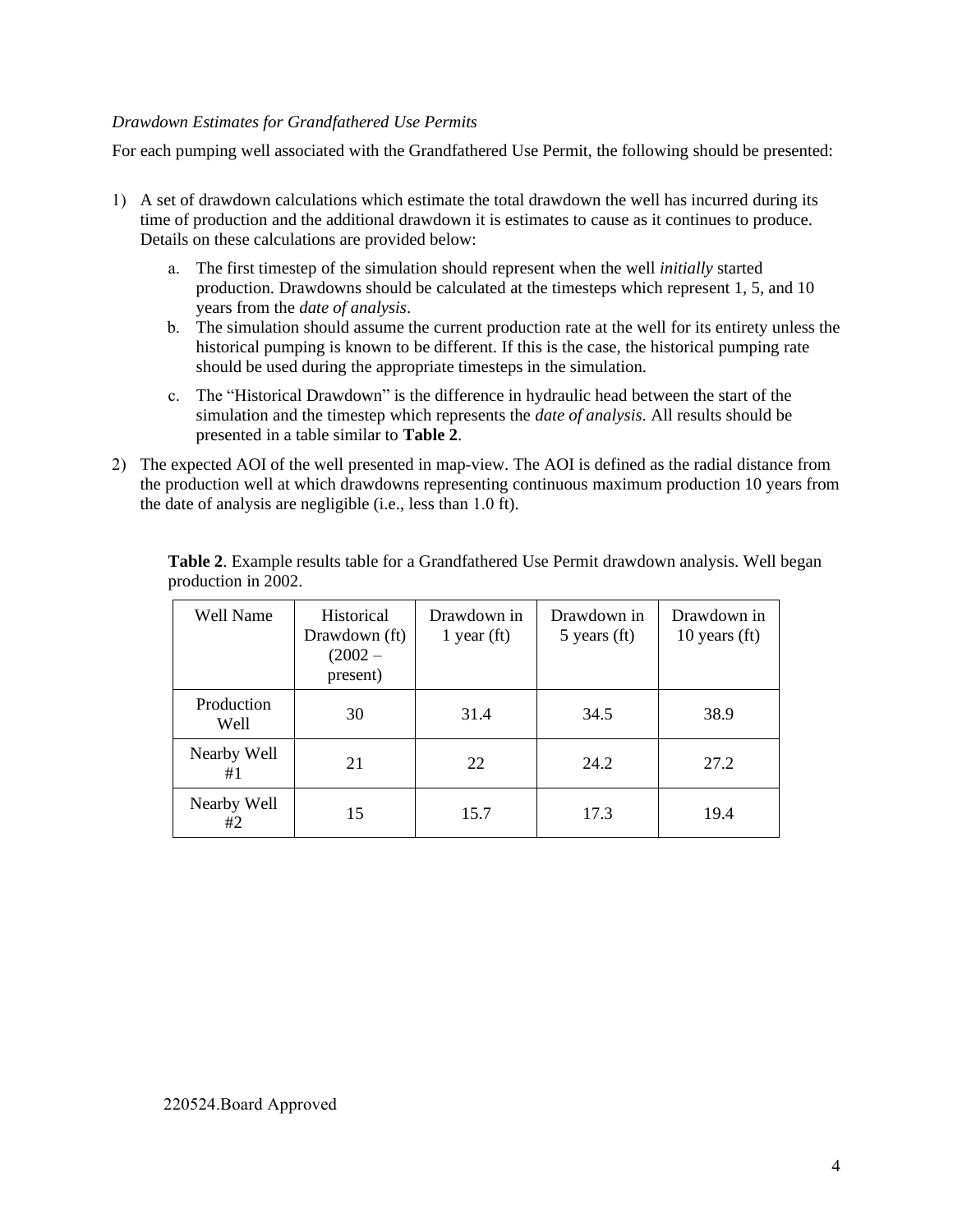### *Drawdown Estimates for Permit Amendments*

For each pumping well associated with the permit amendment, the following should be presented:

- 1) A set of drawdown calculations which show the additional drawdown which will be incurred due to increasing the production rate of a well which has already been producing for an extended period of time. Details on these calculations are described below:
	- a. Additional drawdown will be assessed as the difference in hydraulic head between pumping at the original permitted rate and pumping at the amended rate. This requires two separate simulations: one which assumes production at the original rate, and the other assuming production at the original rate until the date of analysis, at which point production is increased to the amended rate.
	- b. The first timestep of both simulations should represent when the well *initially* started production. Drawdowns should then be calculated at the timesteps which represent 1, 5, and 10 years from the *date of analysis*.
	- c. The simulation assuming production at the original permitted rate should remain at a constant production rate throughout the duration. **The other simulation should assume production at the original permitted rate until the timestep which represents the date of analysis**, at which point production should increase to the amended rate.
	- d. Results of both simulations should be presented in the Hydrogeological Report in a table similar to **Table 3**.
- 2) The expected AOI of the well presented in map-view. The AOI is defined as the radial distance from the production well at which drawdowns representing continuous maximum amended production 10 years from the date of analysis are negligible (i.e., less than 1.0 ft).

| <b>Well Name</b>                                             | <b>Historical</b><br>Drawdown (ft)<br>$(2010 - present)$ | Drawdown in<br>1 year $(ft)$ | Drawdown in<br>$5$ years (ft) | Drawdown in 10<br>years (ft) |
|--------------------------------------------------------------|----------------------------------------------------------|------------------------------|-------------------------------|------------------------------|
| Production Well<br>(current rate)                            | 25                                                       | 26.4                         | 31.4                          | 37.5                         |
| Production well<br>(amended rate after<br>historical period) | 25                                                       | 28.6                         | 34.9                          | 42                           |
| Nearby Well #1<br>(current rate)                             | 13                                                       | 14.3                         | 18.2                          | 22.4                         |
| Nearby Well #1<br>(amended rate after<br>historical period)  | 13                                                       | 15.2                         | 19.8                          | 24.3                         |

**Table 3**. Example results table for a Permit Amendment drawdown analysis. Well began production in 2010.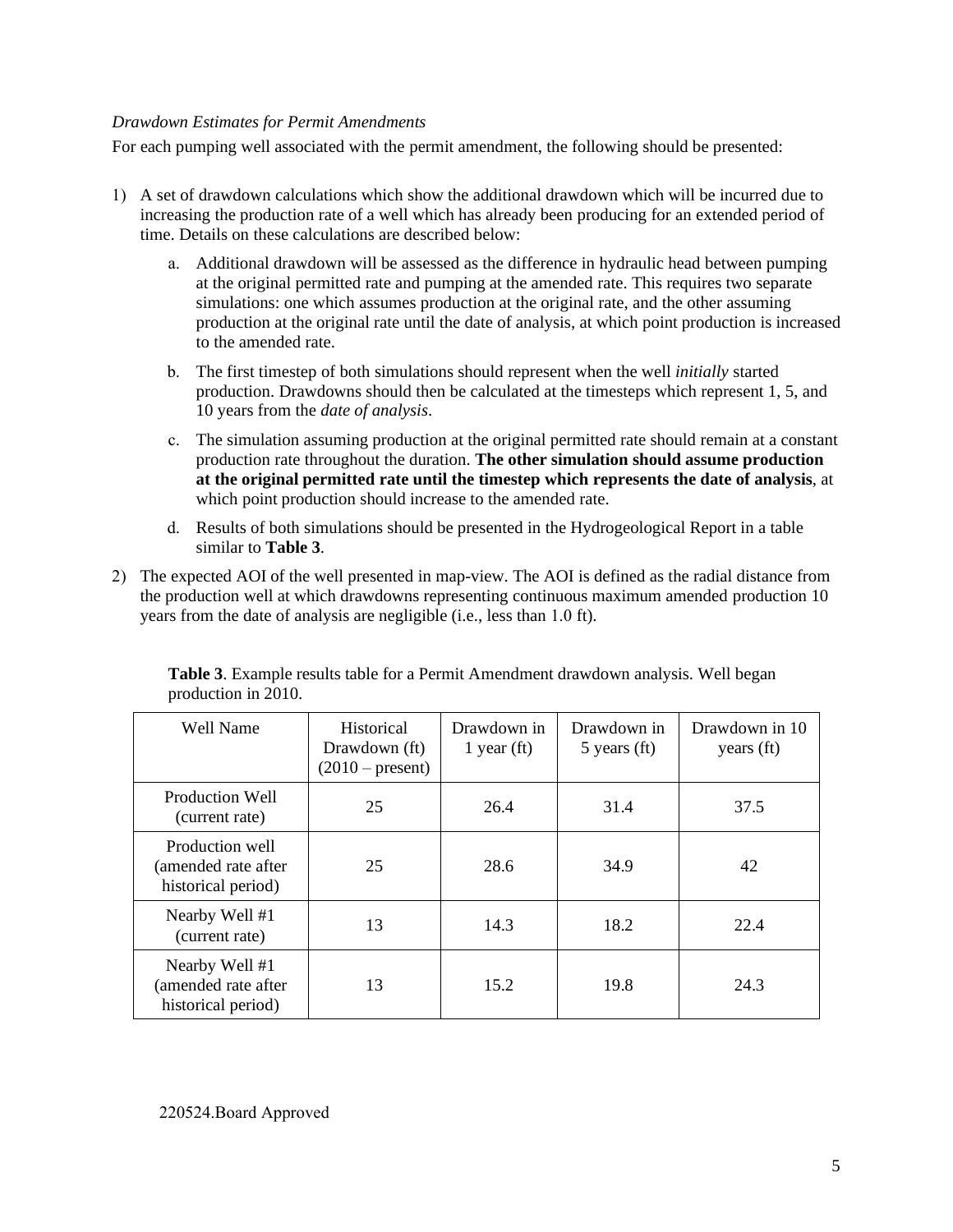#### **C) Presentation of Results**

The calculated local drawdowns described in Section 4.B should be presented in a set of tables similar to **Tables 1 through 3**. The AOI as described in Section 4.B, and all known wells in the target aquifer(s) within a quarter (1/4) mile, should be presented on a map. All nearby wells should be numbered and keyed to a separate table that contains the well owner's name, their respective target aquifer(s), and production rates (if available). Supporting information such as the pumping rate(s) used in each simulation should also be included.

220524.Board Approved